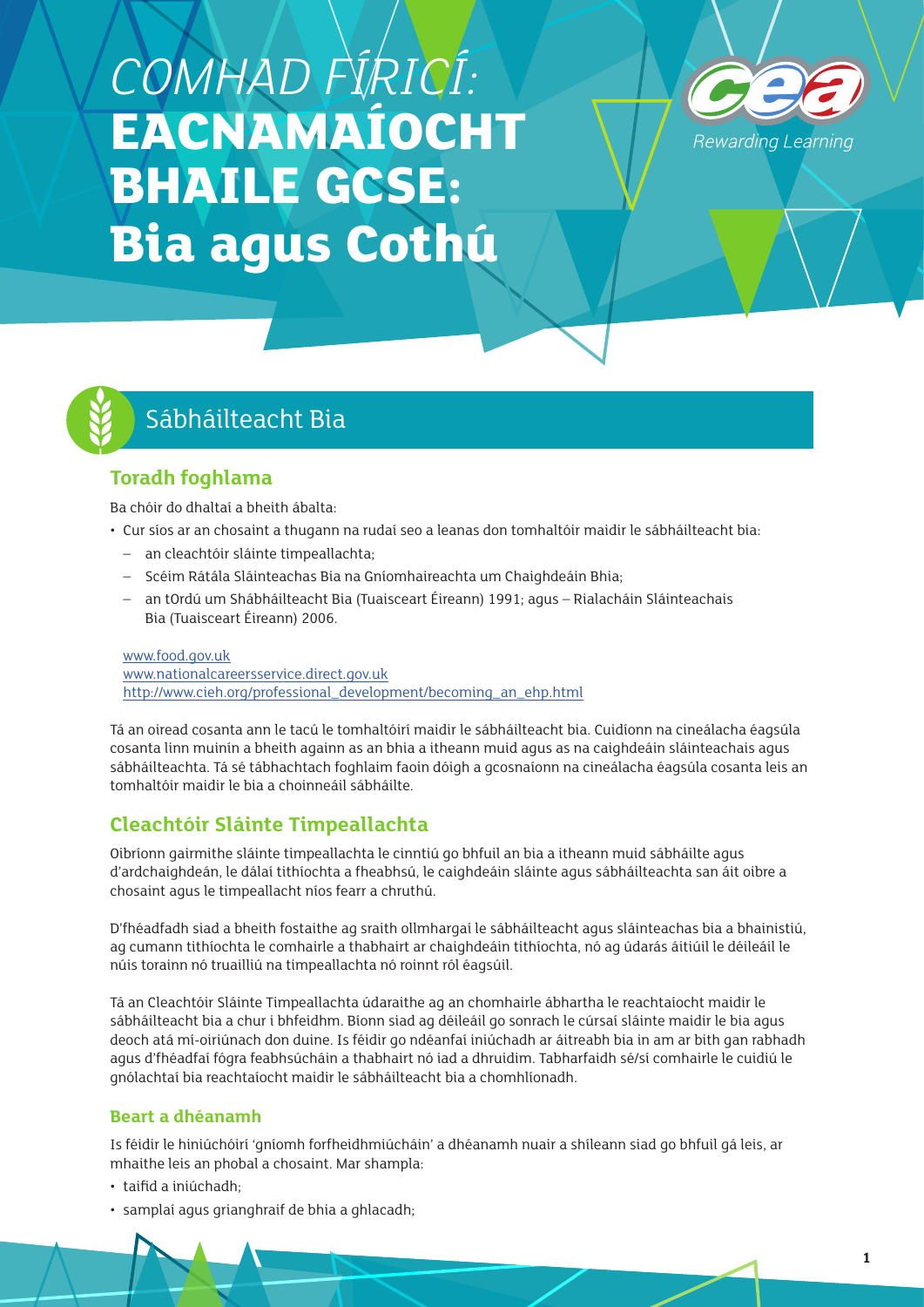- scríobh go neamhfhoirmiúil, ag iarraidh fadhbanna ar bith a réiteach;
- bianna a bhfuil amhras fúthu a choinneáil nó a ghabháil.

Is féidir leo fosta fógra a sheirbheáil.

Tá trí phríomhchineál fógra ann:

**1.'Fógra feabhsúcháin sláinteachais' nó 'fógra feabhsúcháin lipéadú bia' –**

Leagann sé amach na nithe áirithe is gá a dhéanamh má tá an gnólacht ag sárú an dlí.

**2.'Fógra toirmisc éigeandála sláinteachais' –**

Coisceann sé próiseas, áitreabh nó trealamh áirithe a úsáid agus caithfidh cúirt é a dhearbhú.

**3.'Fógra Beartaíocht Cheartaitheach' –**

Coisceann sé próiseas, áitreabh nó trealamh áirithe a úsáid, nó leagann sé síos coinníollacha faoin dóigh le próiseas a leagan amach. Tá sé cosúil le fógra toirmisc éigeandála sláinteachais, ach ní gá é a dhearbhú i gcúirt. (Ní bhaineann an cineál seo fógra ach le gnólachtaí faofa i Sasana, agus is féidir é a úsáid d'aon ghnólachtaí bia sa Bhreatain Bheag, i dTuaisceart Éireann agus in Albain.)

<https://www.food.gov.uk/business-industry/hygieneratings/food-law-inspections>

## **Scéim Rátála Sláinteachas Bia na Gníomhaireachta um Chaighdeáin Bhia**

Source: <http://www.food.gov.uk/multimedia/hygiene-rating-schemes/ratings-find-out-more-en>

#### **Faisnéis Chúlra**

Cuidíonn an Scéim Rátála Sláinteachas Bia *(FHRS)* i Sasana, sa Bhreatain Bheag agus i dTuaisceart Éireann le tomhaltóirí roghnú cá háit le hithe amuigh nó le siopadóireacht ann trí fhaisnéis a thabhairt dóibh faoi na caighdeáin sláinteachais i mbialanna, bialanna gasta agus siopaí bia.

Cuidíonn an scéim le tomhaltóirí roghnú cá háit le hithe amuigh nó le siopadóireacht le haghaidh bia trí fhaisnéis a thabhairt faoi na caighdeáin sláinteachais i mbialanna, tithe tábhairne, caiféanna, bialanna gasta, óstáin agus áiteanna eile ina n-itheann siad, chomh maith le hollmhargaí agus siopaí bia eile.

Is féidir go mbeadh sé deacair caighdeáin sláinteachais a mheas ar a gcosúlacht amháin agus dá bhrí sin tá an rátáil mar chuidiú le barúil a thabhairt dúinn ar cad é atá ag dul ar aghaidh sa chistin nó ar chúl doirse druidte. Chomh maith leis seo tá an scéim ina spreagadh do ghnólachtaí lena gcaighdeáin sláinteachais a fheabhsú.

#### **Cad é mar a oibrítear rátáil sláinteachais amach?**

Déanann oifigeach sábháilteacht bia iniúchadh ar ghnólacht le seiceáil an gcomhlíonann sé riachtanais dlí maidir le sláinteachas bia. Tagann an t-oifigeach ó údarás áitiúil ina bhfuil an gnólacht lonnaithe. Déanann an t-oifigeach sábháilteacht bia atá i mbun iniúchadh ar an ghnólacht seiceáil ar cé chomh maith agus atá an gnólacht ag comhlíonadh an dlí trí fhiosrú a dhéanamh ar:

- **• cé chomh sláinteach agus a láimhseáiltear an bia –** cad é mar atá sé á ullmhú, á chócaráil, á atéamh, á fhuarú agus á stóráil.
- **• an bhail atá ar struchtúr na bhfoirgneamh –** glaineacht, leagan amach, soilsiú, aeráil agus saoráidí eile.
- **• cad é mar a bhainistíonn agus a thaifeadann an gnólacht an méid a dhéanann sé le cinntiú go bhfuil bia sábháilte.**

Tá gach ceann de na trí ghné seo riachtanach le cinntiú go gcomhlíonann caighdeáin sláinteachais bia na riachtanais agus go bhfuil an bia a riartar agus a dhíoltar sábháilte le hithe.

Ansin déantar na caighdeáin sláinteachais a fuarthas ag am an iniúchta a rátáil ar scála. Ag bun an scála tá '0' – ciallaíonn seo go bhfuil géarghá le feabhsúchán. Ag barr an scála tá '5' – ciallaíonn seo go bhfuil na caighdeáin sláinteachais an-mhaith. Ba chóir do ghnólacht ar bith bheith in ann an rátáil ard seo a bhaint amach.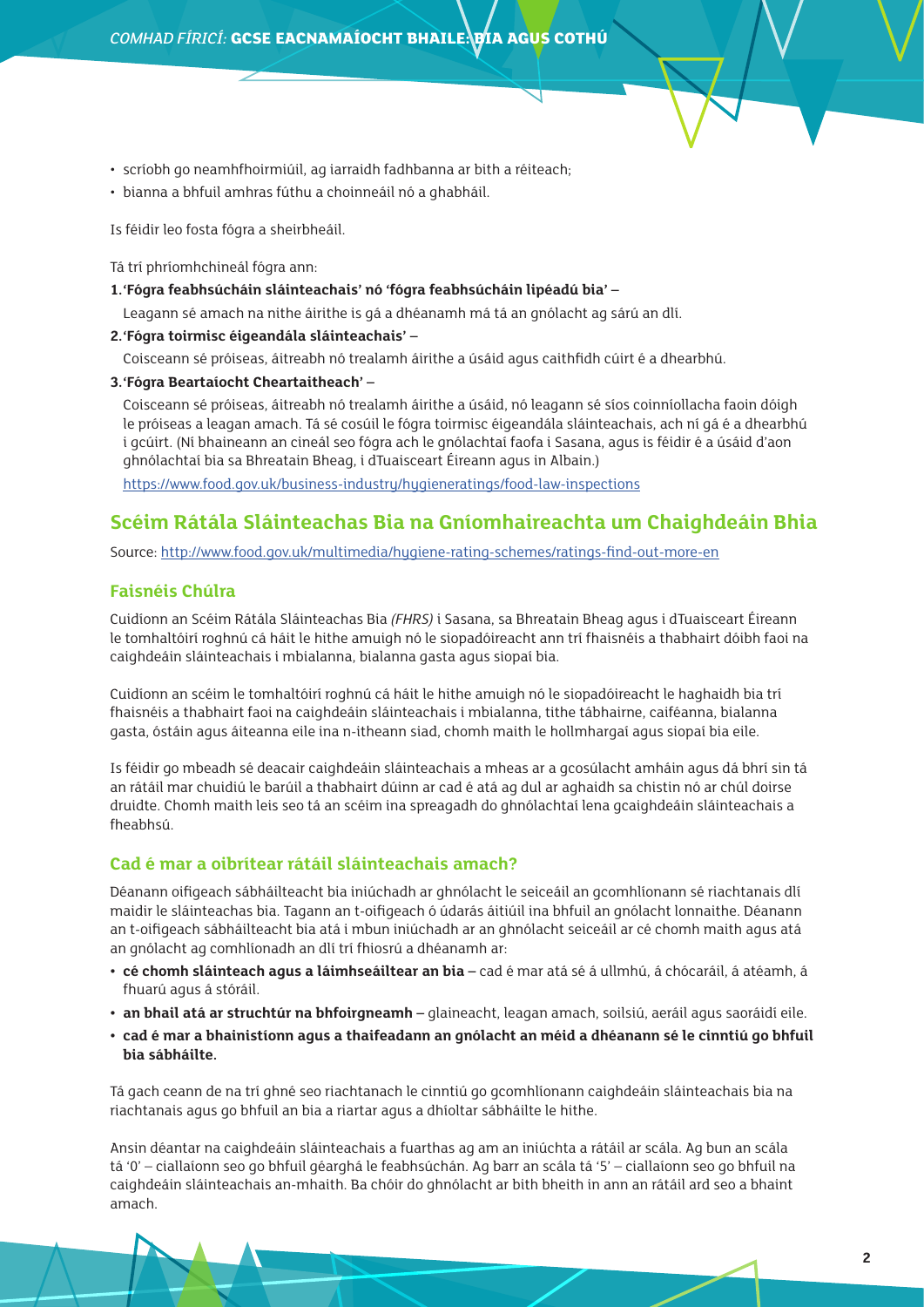#### **Cad a chiallaíonn na rátálacha éagsúla?**



Léiríonn an rátáil a thugtar cé chomh maith agus atá ag éirí leis an ghnólacht go ginearálta ach fosta cuireann sé san áireamh an ghné nó na gnéithe is mó atá le feabhsú agus fosta leibhéal an riosca atá ag na gnéithe seo do shláinte an phobail. Seo cionn is go n-éireoidh go maith le gnólachtaí éagsúla i réimsí áirithe agus ní chomh maith sin i réimsí eile ach tá gá le gach ceann de na trí ghné a iniúchtar lena chinntiú go gcomhlíonann caighdeáin sláinteachais bia na riachtanais agus go bhfuil an bia a riartar nó a dhíoltar sábháilte le hithe.

Leis an rátáil is airde '5' a fháil, caithfidh go n-éireoidh go maith le gnólachtaí i ngach ceann de na trí ghné.

Gach seans go bhfuil na cinn a fuair rátáil '0' ag feidhmiú go holc i ngach ceann de na trí ghné agus is dócha nach scéal nua é fadhbanna tromchúiseacha a bheith acu. Is féidir mar shampla, nach mbeadh go leor glantacháin agus díghalrúcháin ann, agus is féidir nach mbeadh córas sásúil bainistíochta ann le seiceáil agus taifeadadh a dhéanamh ar an méid a dhéanann an gnólacht lena chinntiú go bhfuil an bia sábháilte.

Déan taighde ar an scór rátála sláinteachais bia tríd an nasc seo a chlóscríobh:<http://ratings.food.gov.uk> agus ainm an ghnólachta, na háite/cód poist a chur isteach.

# **An tOrdú um Shábháilteacht Bia (Tuaisceart Éireann) 1991**

#### [https://www.food.gov.uk](https://www.food.gov.uk/sites/default/files/multimedia/pdfs/nifoodbusinessguide.pdf)

#### **Cad é an tOrdú um Shábháilteacht Bia (Tuaisceart Éireann) 1991?**

Is reachtaíocht leathan é an tOrdú um Shábháilteacht Bia (Tuaisceart Éireann) 1991 maidir le sábháilteacht bia agus cosaint tomhaltóirí i dtaca le bia ar fud Thuaisceart Éireann.

#### **Cad é atá mar aidhm ag an Ordú?**

Is iad príomhaidhmeanna an Ordaithe ná:

- a chinntiú go sásaíonn an bia ar fad ionchais na dtomhaltóirí i dtaca le cineál, substaint agus cáilíocht de agus nach gcuirtear i láthair go míthreorach é;
- cumhachtaí dlí a sholáthar agus cionta a bhaineann le sláinte an phobail agus leas tomhaltóirí a shonrú; agus
- le Tuaisceart Éireann a chumasú lena chuid freagrachtaí mar chuid den Ríocht Aontaithe a chomhlíonadh san Aontas Eorpach.

#### **Cad é scóip an Ordaithe?**

Clúdaíonn an tOrdú gníomhaíochtaí ar fud an tslabhra dáilte bia, ó bhuntáirgeadh trí dháileadh go miondíol agus lónadóireacht.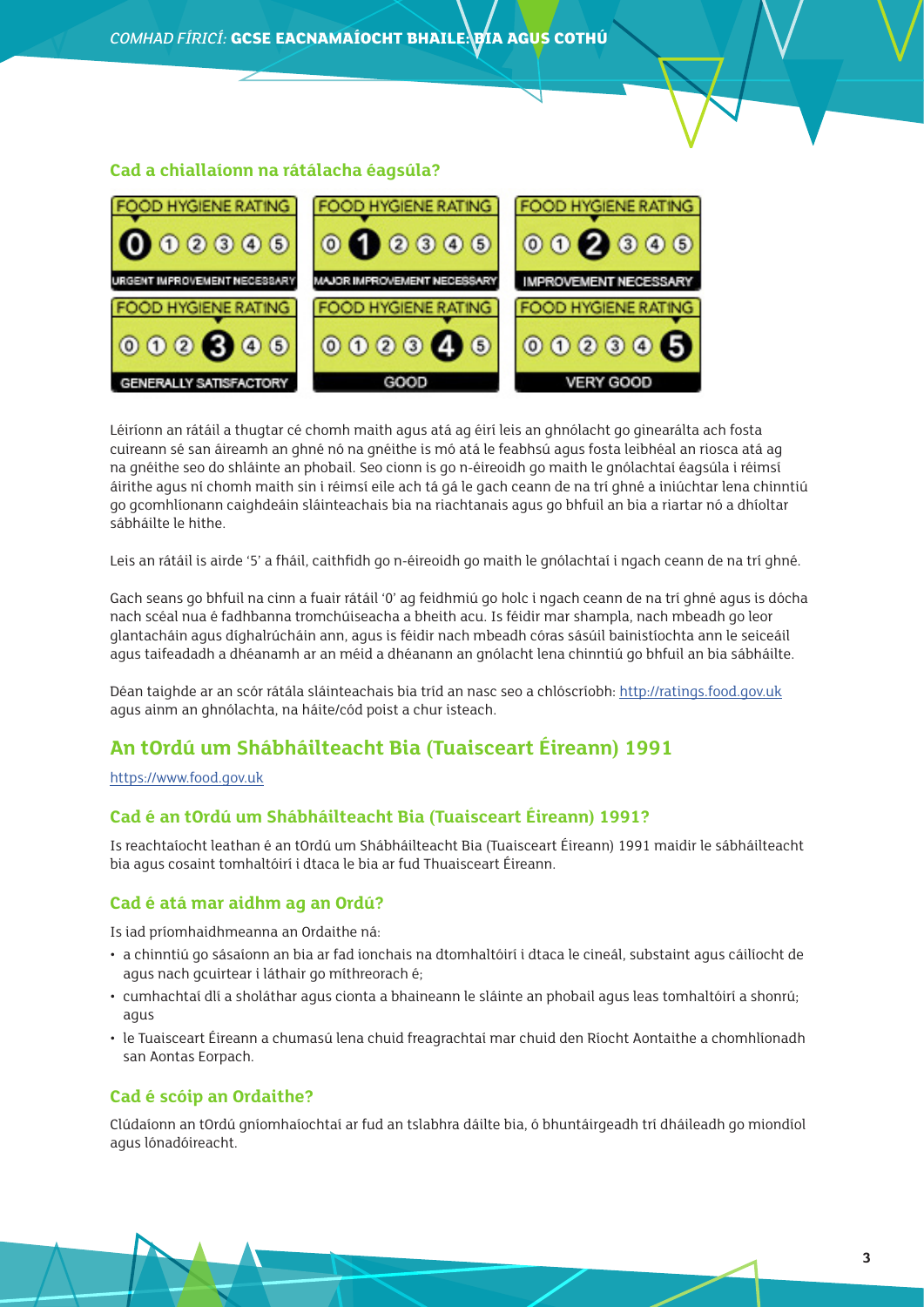#### **Cad é a thugann an tOrdú ar chomhlachtaí bia a dhéanamh?**

Go hachomair, caithfidh gnólachtaí bia a chinntiú go gcomhlíonann siad an tOrdú agus gan:

- bia a dhéanamh dochrach don tsláinte;
- ag díol bia, nach bhfuil den chineál nó den tsubstaint nó den cháilíocht a éilítear, a dhéanfadh dochar don cheannaitheoir;
- ag cur síos ar bhia nó á chur i láthair go bréagach.

#### **Príomhchionta**

Cad é is ciall le 'bia a dhéanamh dochrach don tsláinte'? Má dhéanann duine bia dochrach don tsláinte:

- trí earra nó substaint a chur leis;
- earra nó substaint a úsáid mar chomhábhar lena ullmhú;
- aon chomhábhar a bhaint nó a thógáil amach as;
- nó á chur trí aon phróiseas nó cóireáil eile ansin tá siad ciontach as cion.

#### **Cá huair nach bhfuil bia 'den chineál, nó den tsubstaint, nó den cháilíocht a éilítear'?**

Aon duine a dhíolann bia, nach bhfuil den chineál nó den tsubstaint nó den cháilíocht a éilítear, a dhéanfadh dochar don cheannaitheoir, tá siad ciontach as cion. Cuimsíonn "ceannaitheoir" bia custaiméir i siopa go comhlacht amháin ag ceannach ó chomhlacht eile. Is féidir duine a mheas mar "cheannaitheoir" fiú mura n-íoctar aon airgead go díreach, m.sh. duaiseanna a bhaint i gcrannchur.

Go praiticiúil:

- clúdaíonn "cineál" táirge a dhíoltar mar rud ar leith, ach ar rud eile ar fad é i ndáiríre, m.sh. cadóg a dhíoltar mar throsc;
- clúdaíonn "substaint" cásanna ina mbíonn earraí coimhthíocha (m.sh. feithid) nó iarmhar dochrach sa bhia nó ina mbíonn caighdeán reachtúil nó eile ann do bhia agus ina dtiteann an tsubstaint faoina bhun, mar shampla, púdar bainne ina bhfuil an próitéin bainne faoi bhun an íosleibhéil. Socraítear an tsubstaint riachtanach do tháirgí ar leith trí chaighdeáin chomhdhéanta i rialacháin tráchtearraí a bhfuil treoir ar leith ann dóibh;
- clúdaíonn "cáilíocht" cáilíocht tráchtála, ag tagairt d'aon chaighdeáin reachtúla i dtaca le comhdhéanamh sa bhia, mar sin de, bheadh císte stálaithe ina shampla de bhia nach mbeadh ar an cháilíocht a éilítear.

#### **Cad é mar is féidir 'cur síos ar bhia nó é a chur i láthair go bréagach nó go míthreorach'?**

Deir an tAirteagal seo faoi dhuine ar bith a lipéadaíonn nó a fhógraíonn bia ar bhealach a chuireann síos air go bréagach, nó a lipéadaíonn, a fhógraíonn nó a chuireann bia i láthair ar bhealach míthreorach maidir lena chineál, a shubstaint nó a cháilíocht, go bhfuil sé ciontach as cion. Is féidir leis an chion tarlú nuair nach bhfuil ráitis fíor nó nuair a chuirtear pictiúir de bhia i láthair ar bhealach míthreorach. Clúdaíonn an cion chomh maith ábhar atá ceart ach a gcuirtear béim ar leith air sa dóigh a mbíonn an bharúil mhícheart ag an cheannaitheoir dá bharr.

Sampla de chás a bhféadfaí bia a chur i láthair go míthreorach ná táirgí nach uachtar iad ach a chuirtear i láthair i gcartáin uachtar thraidisiúnta agus a chuirtear ar taispeáint ina measc.

#### **Cad iad na pionóis is féidir a ghearradh faoin Ordú?**

Socraíonn na cúirteanna leibhéal na bpionós ag brath ar chúinsí gach cáis, ach leagann an tOrdú síos na huasphionóis atá ar fáil do na cúirteanna.

Is féidir le cúirteanna dúiche fíneáil suas le £5,000 a ghearradh in aghaidh an chiona agus/nó téarma príosúin suas le sé mhí.